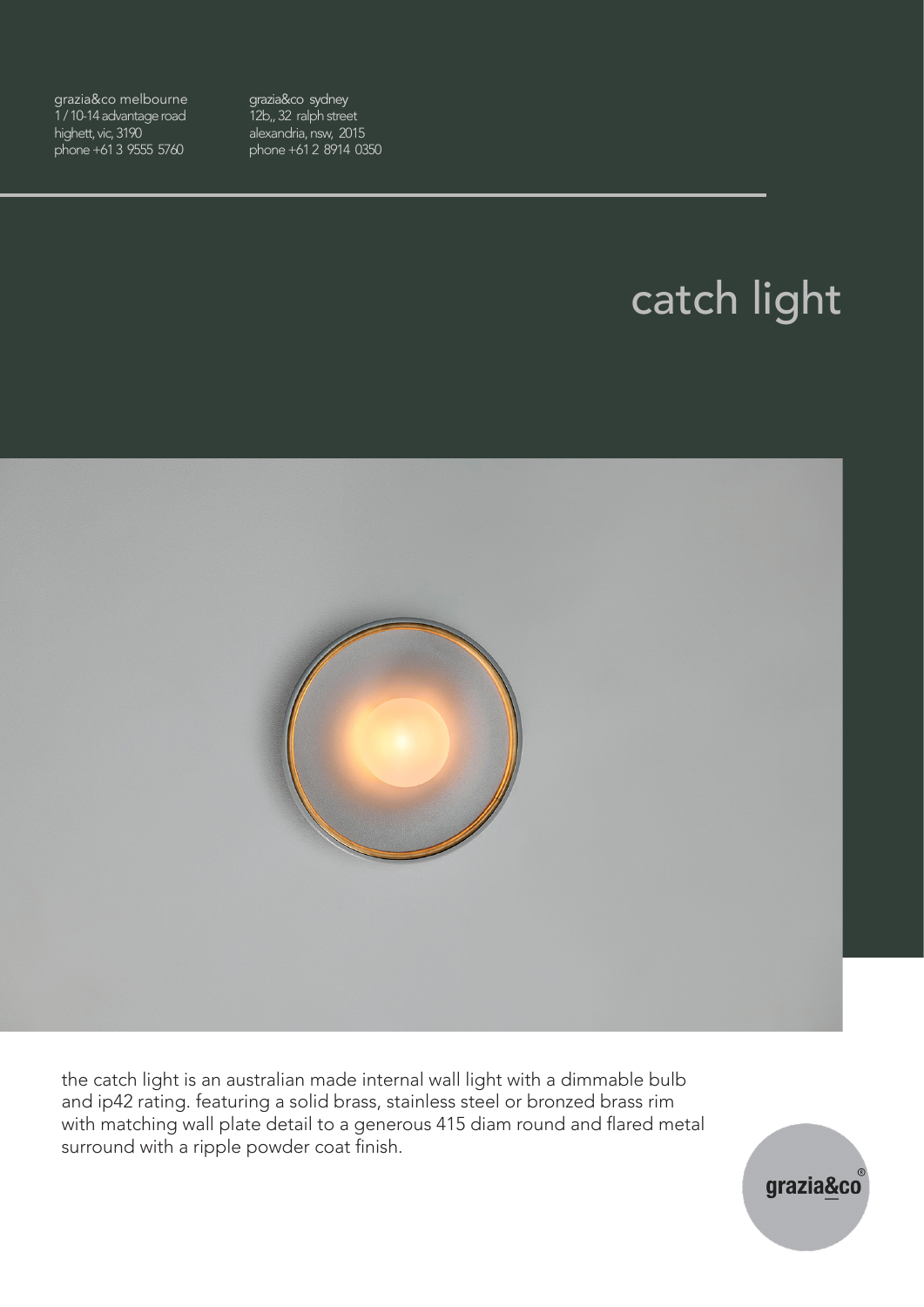#### powder coat with rim and wall fixing combinations



mission brown with bronzed brass rim and wall plate detail



soft grey with solid brass rim and wall plate detail



storm with solid brass rim and wall plate detail



black with stainless steel rim and wall plate detail



black with solid brass rim and wall plate detail

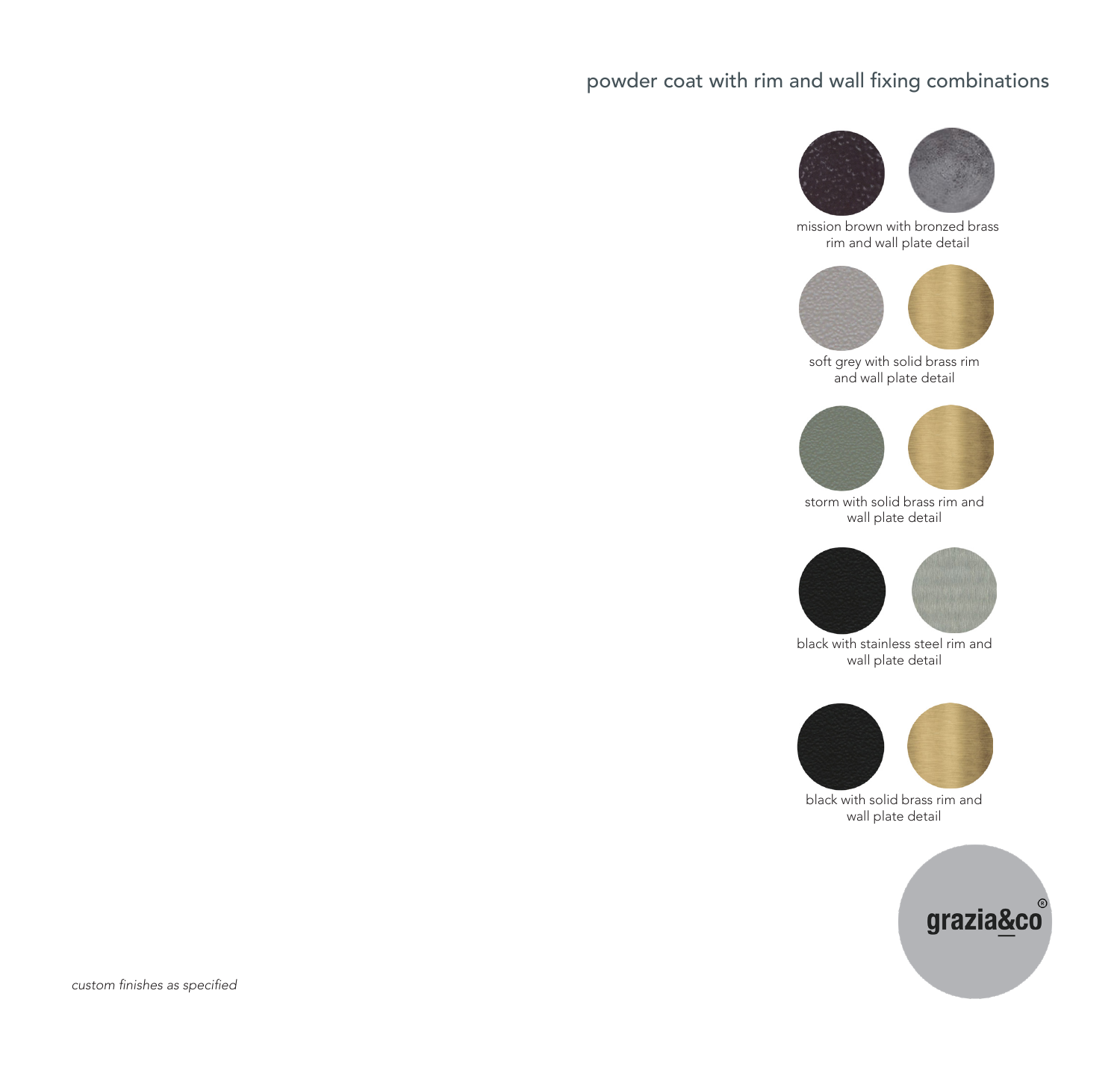# technical specifications



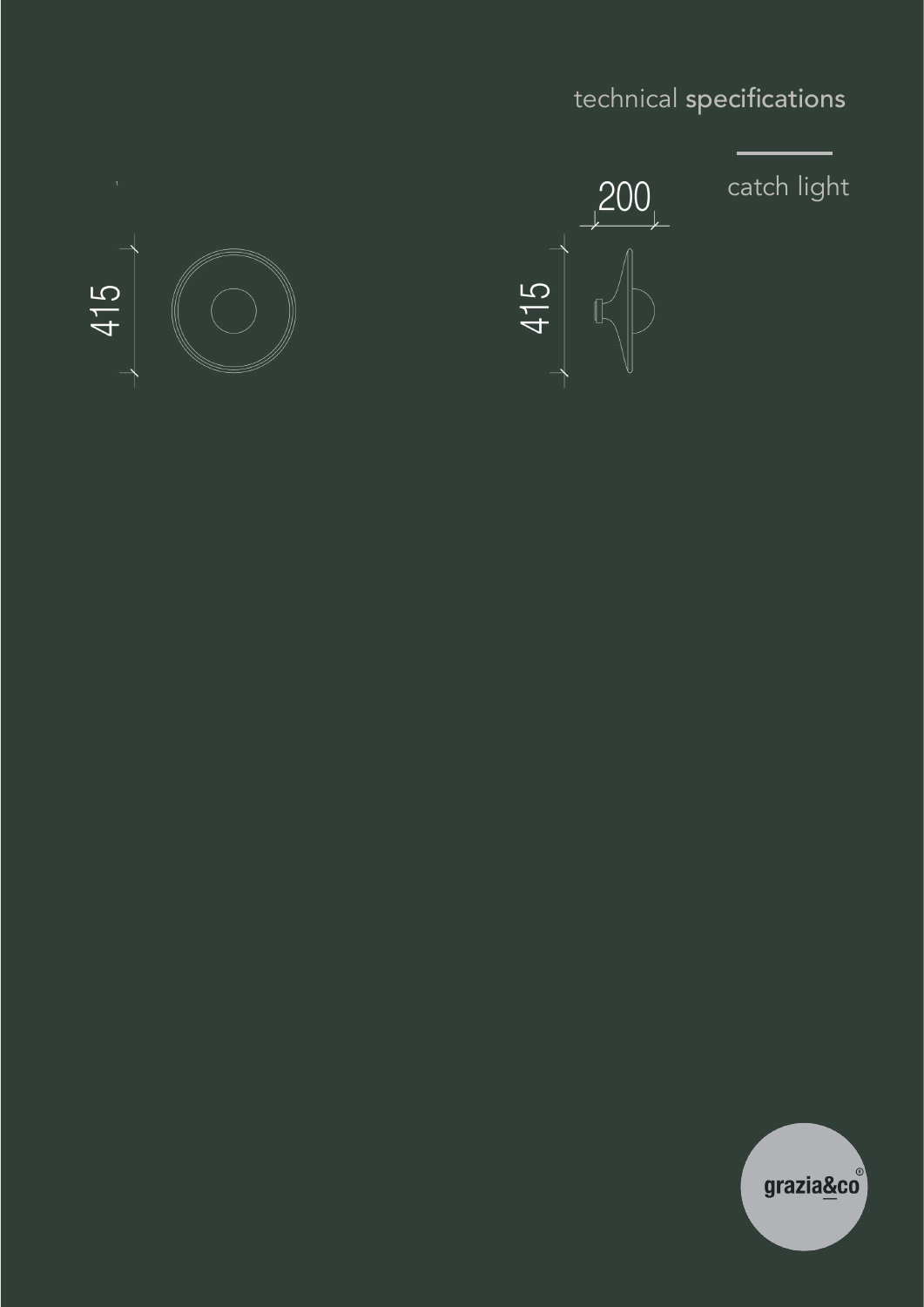### product specifications

registration number 202113384

year released 2021

#### warranty

i. warranty period of 3 years for the structural integrity of the fitting under 'normal use'. faulty installation claims will not be covered ii. chipping and scratches on powder coated metal due to wear and tear are not warranted

iii. metal pieces that are not specific to outdoor use that are exposed to the elements are not warranted

iv. raw metals oxidise and tarnish over time and not considered faults of manufacture.

all terms outlined in this document are applicable exclusively to projects and orders that are based in australia. for warranty claims outside australia, please note that a 12 month warranty period will apply, all claims are to be taken up with the international selling agent

to view the full warranty please refer to the link below https://graziaandco.com.au/grazia-terms-and-conditions/

#### installation by a registered electrician is required

| craftmanship:                                                            | manufactured in australia                                                                                                                          |
|--------------------------------------------------------------------------|----------------------------------------------------------------------------------------------------------------------------------------------------|
| materials<br>frame:<br>globe:<br>diffuser:<br>lead time:<br>suitability: | spun metal in a powder coat finish<br>4 watt led G9 240 volt dimmable bulb<br>150dia mm frosted glass<br>if not in stock, 8-10 weeks<br>indoor use |
|                                                                          |                                                                                                                                                    |